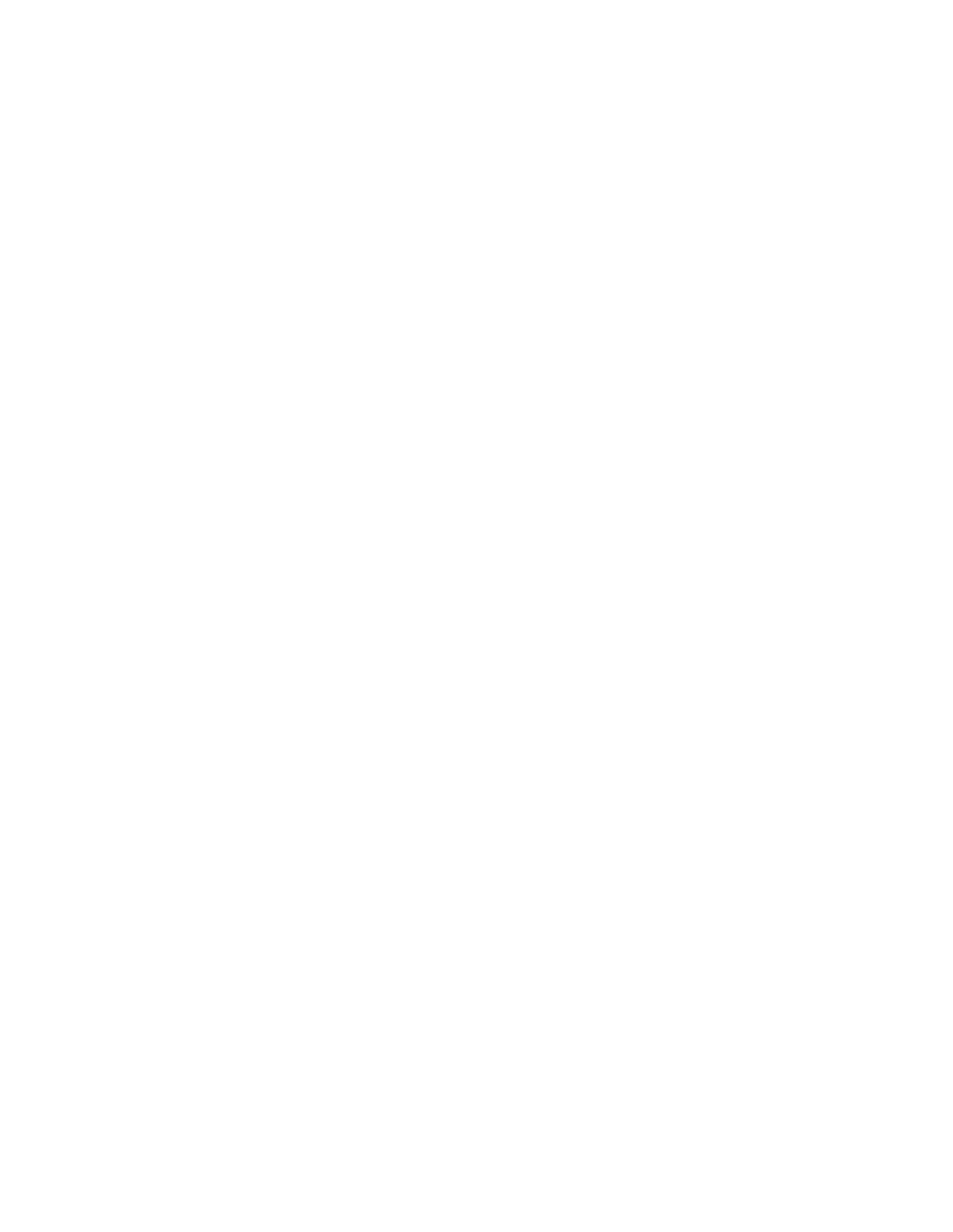# **TOWN OF RHINE MUNICIPAL CODE**

# **SUMMARY TABLE OF CONTENTS**

| Chapter        | <b>Title</b>                                                                     |
|----------------|----------------------------------------------------------------------------------|
| 1              | Rules of Government; Town Officials, Boards, Commissions and<br><b>Employees</b> |
| $\overline{2}$ | <b>Orderly Conduct</b>                                                           |
| 3              | Snowmobiling                                                                     |
| 4              | Zoning                                                                           |
| 5              | <b>Boat Code</b>                                                                 |
| 6              | <b>Cable Television Franchise Ordinance</b>                                      |
| 7              | <b>Citations and Penalties</b>                                                   |
| 8              | <b>Motor Vehicle</b>                                                             |
| 9              | Subdivisions                                                                     |
| 10             | Campgrounds and Manufactured Home Parks                                          |
| 11             | <b>Open Burning Regulated</b>                                                    |
| 12             | Regulation of Intoxicating Liquors and Fermented Malt Beverages                  |
| 13             | <b>Building Code</b>                                                             |
| 14             | <b>Recycling Ordinance</b>                                                       |
| 15             | Regulations on Use of Highway Rights-Of-Way                                      |
| 16             | <b>Regulation of Adult-Oriented Establishments</b>                               |
| 17             | <b>Town Property</b>                                                             |
| 18             | Sign and Billboard Regulations                                                   |
| 19             | Ponds                                                                            |
| 20             | Gatherings                                                                       |
| 21             | <b>Licenses and Permits</b>                                                      |
| 22             | Municipal Court for the Town of Rhine and Village of Elkhart Lake                |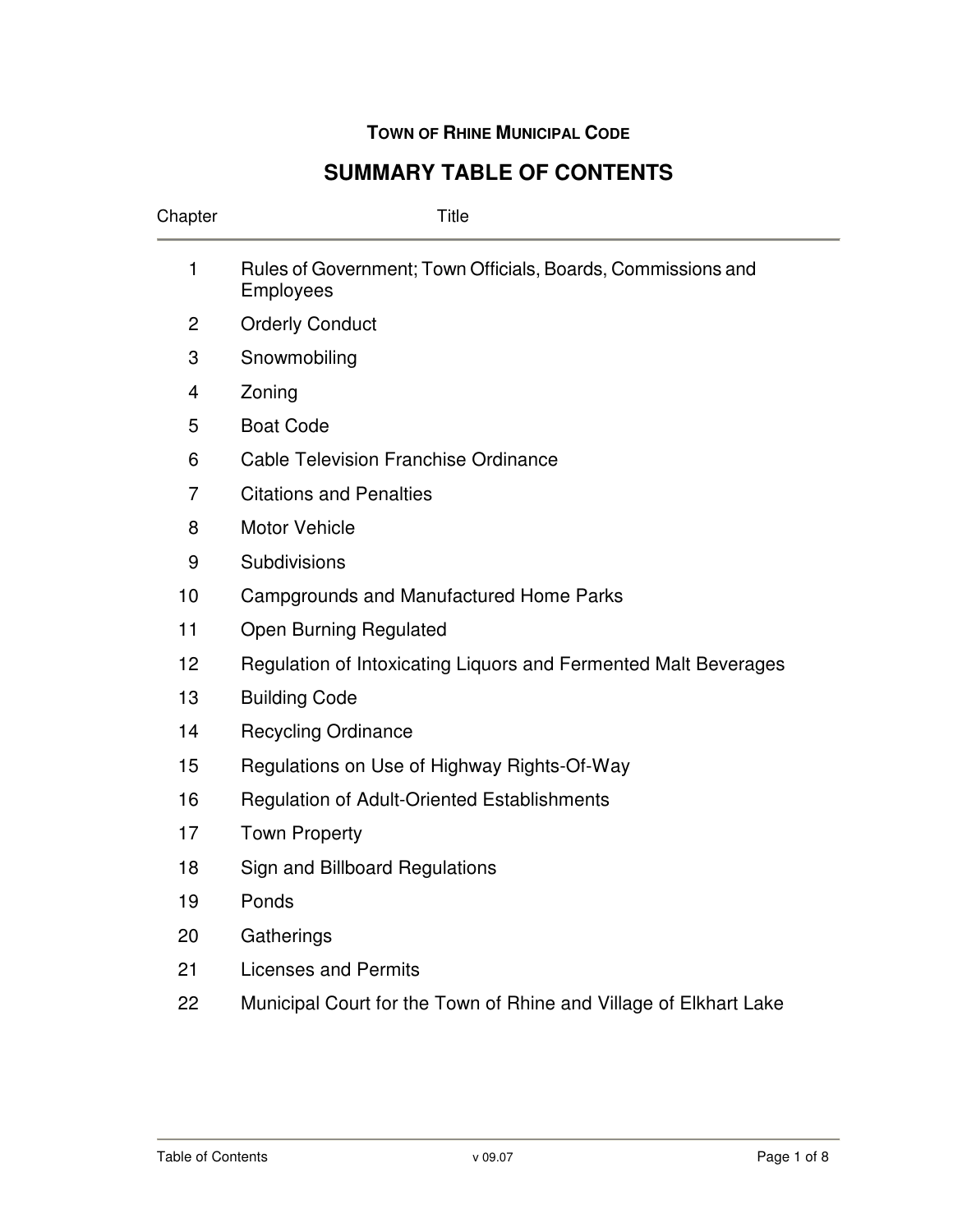# **TOWN OF RHINE MUNICIPAL CODE**

# **TABLE OF CONTENTS**

# **CHAPTER 1: RULES OF GOVERNMENT; TOWN OFFICIALS, BOARDS, COMMISSIONS AND EMPLOYEES**

- 1.01 Town Board Authorized to Exercise Village Powers
- 1.02 Liability of Town Board Members and Appointed Members of Committees, Commissions and Boards (Other than Town)
- 1.03 Indemnity of Town Board Members, Officers, Employees, and Other Appointed Members of Committees, Commissions, and Boards (Other than Town)
- 1.04 Town Law Enforcement
- 1.05 Supervisors
- 1.06 Appointment of Clerk/Treasurer
- 1.07 Expense Reimbursement for Town Officials
- 1.08 Board of Review; Assessor
- 1.08 Severability and Conflicts

#### **CHAPTER 2: ORDERLY CONDUCT**

- 2.01 Public Nuisances Prohibited
- 2.02 Definitions
- 2.03 Abatement of Public Nuisances
- 2.04 Cost of Abatement
- 2.05 Penalty
- 2.06 Regulation of Dogs
- 2.07 Transient Merchants
- 2.08 Littering Prohibited

#### **CHAPTER 3: SNOWMOBILING**

- 3.01 Snowmobiles
- 3.02 Additional Regulations
- 3.03 Hours of Operation

#### **CHAPTER 4: ZONING**

- 4.01 Interpretation and Purpose
- 4.02 Definitions
- 4.03 Districts
- 4.04 General Provisions
- 4.05 Agricultural Land Districts
- 4.06 Residential Districts
- 4.07 Conservancy Districts
- 4.08 Commercial Districts
- 4.09 Conditional Uses
- 4.10 Highway Setback Lines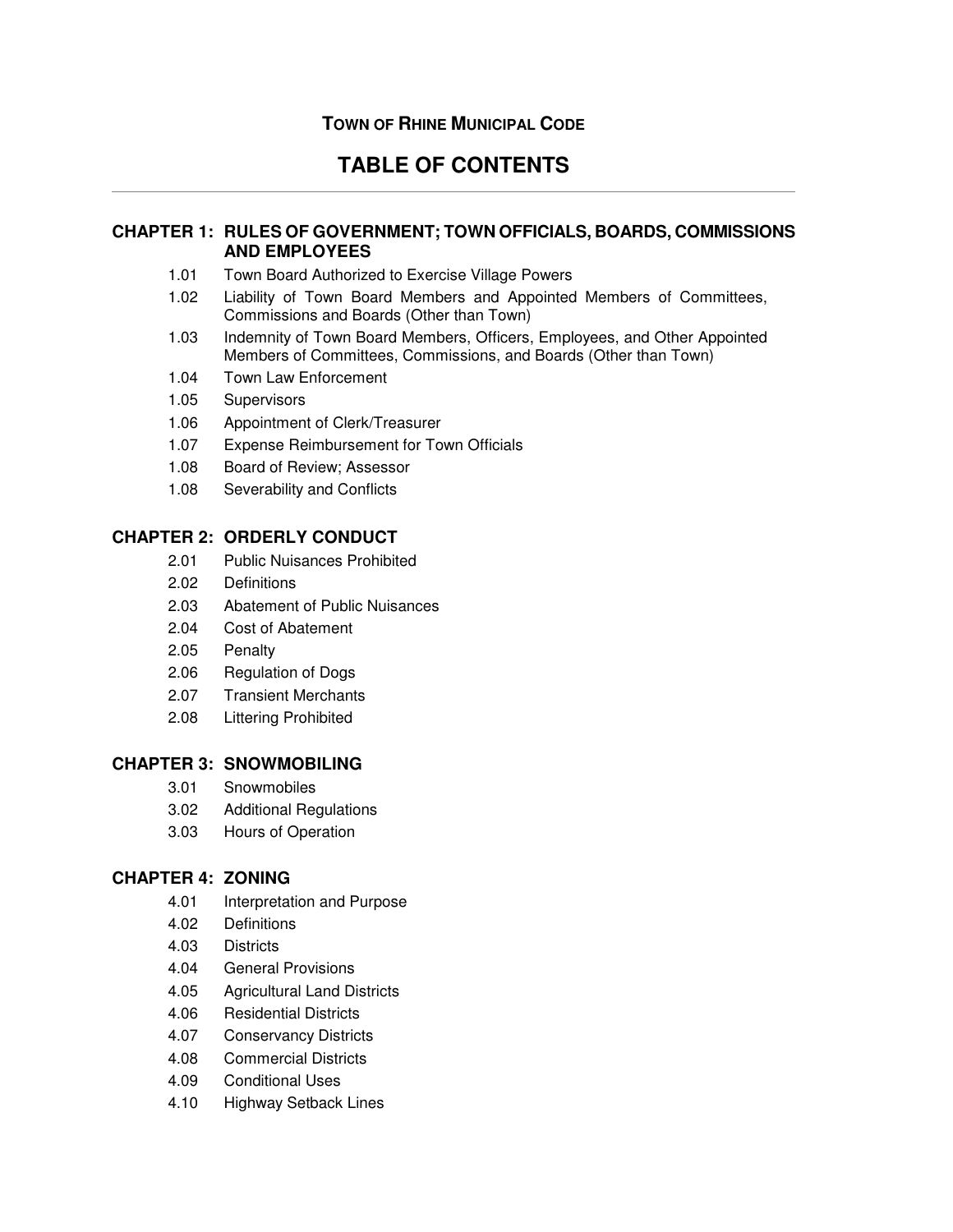- 4.11 Board of Appeals
- 4.12 Town Zoning Map
- 4.13 Administration
- 4.14 Town Plan Commission
- 4.15 Changes and Amendments
- 4.16 Violation and Penalties
- 4.17 Validity

# **CHAPTER 5: BOAT CODE**

- 5.01 Boat Code Intent
- 5.02 State Statutes Adopted
- 5.03 Local Regulations of Prohibited Operation
- 5.04 Sunday Operation Prohibited
- 5.05 Enforcement
- 5.06 Penalty
- 5.07 Jurisdiction
- 5.08 Markers and Navigation Aids.
- 5.09 State Statute Adopted Intoxicated Boating
- 5.10 Speed Limit
- 5.11 Regulation of Mooring Buoys

# **CHAPTER 6: CABLE TELEVISION FRANCHISE ORDINANCE**

- 6.01 Short Title
- 6.02 Definitions
- 6.03 Rights and Privileges of Grantee
- 6.04 Agreement and Incorporation of Application by Reference
- 6.05 Franchise Territory
- 6.06 Duration and Acceptance of Franchise
- 6.07 Franchise Renewal
- 6.08 Police Powers
- 6.09 Cable Television Franchise Required
- 6.10 Use of Grantee Facilities
- 6.11 Initial Franchise Costs
- 6.12 Notices
- 6.13 Letter of Credit/Security Deposit
- 6.14 Performance Bond
- 6.15 Liability and Insurance
- 6.16 Indemnification
- 6.17 Rights of Individuals
- 6.18 Public Notice
- 6.19 Service Availability and Record Request
- 6.20 System Construction
- 6.21 Construction and Technical Standards
- 6.22 Use of Streets
- 6.23 Operational Standards
- 6.24 Continuity of Service Mandatory
- 6.25 Complaint Procedure
- 6.26 Grantee Rules and Regulations
- 6.27 Franchise Fee
- 6.28 Transfer of Ownership or Control
- 6.29 Availability of Books and Records
- 6.30 Other Petitions and Applications
- 6.31 Fiscal Reports
- 6.32 Removal of Cable Television System
- 6.33 Required Services and Facilities
- 6.34 Rules and Regulations
- 6.35 Performance Evaluation Sessions
- 6.36 Rate Change Procedures
- 6.37 Forfeiture and Termination
- 6.38 Foreclosure
- 6.39 Right of Acquisition by the Town
- 6.40 Receivership
- 6.41 Compliance With State and Federal Laws
- 6.42 Landlord/Tenant
- 6.43 Applicant's Bids For Initial Franchise
- 6.44 Financial, Contractual, Shareholder and System Disclosure for Initial Franchises
- 6.45 Theft of Services and Tampering
- 6.46 Penalties
- 6.47 Procedures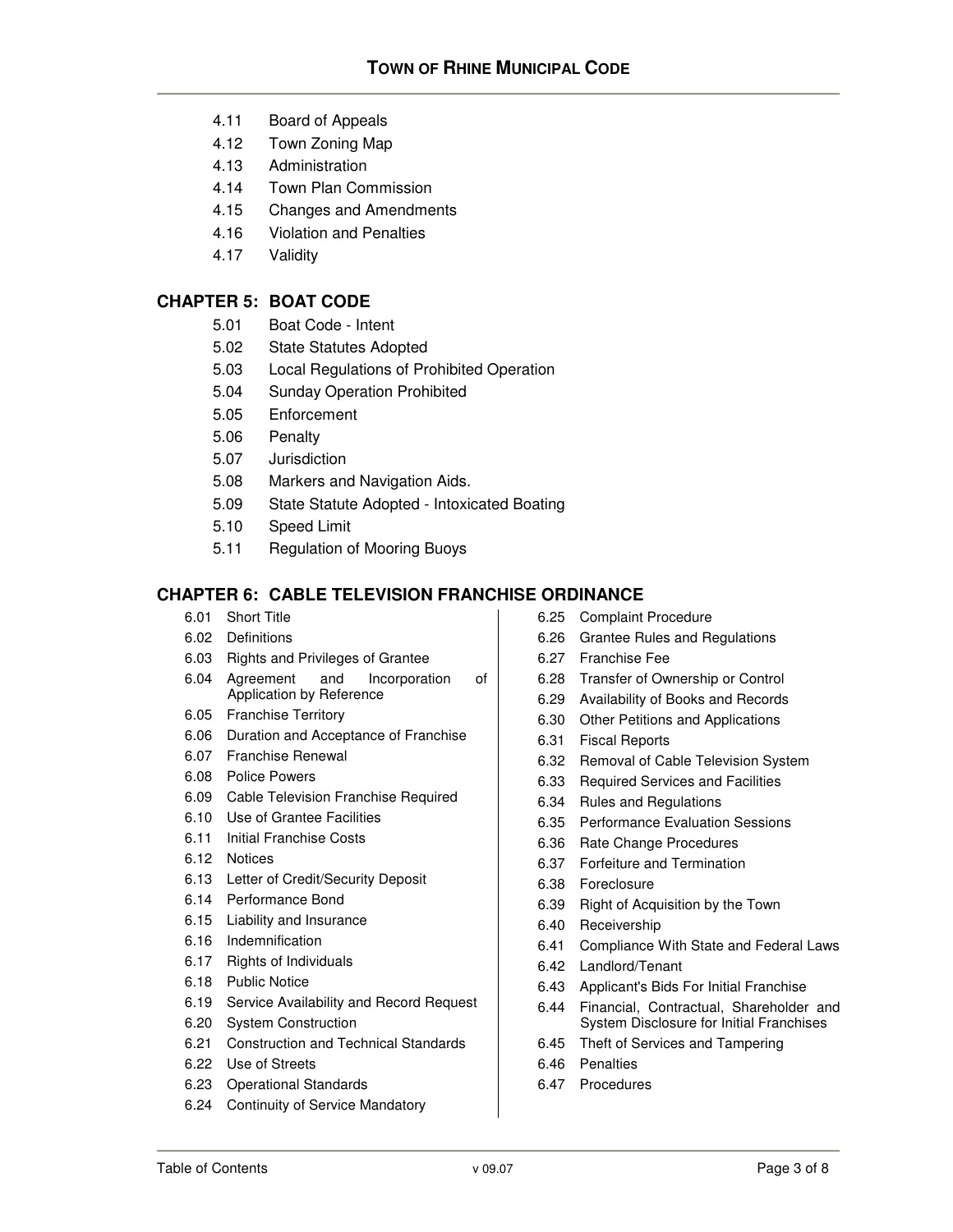# **CHAPTER 7: CITATIONS AND PENALTIES**

- 7.01 Citation Authority
- 7.02 Penalties: When Not Otherwise Designated

#### **CHAPTER 8: MOTOR VEHICLE**

- 8.01 Provisions of State Law Adopted by Reference
- 8.02 Speed Limits
- 8.03 Accident Reports
- 8.04 Penalty
- 8.05 Enforcement
- 8.06 References to Statutes
- 8.07 Severability
- 8.08 Parking Restricted

#### **CHAPTER 9: SUBDIVISIONS**

- 9.01 Purpose of Regulations
- 9.02 General Requirements
- 9.03 Definitions
- 9.04 Procedures
- 9.05 Design Standards
- 9.06 Dedication and Reservation of Land for Public Sites and Open Spaces
- 9.07 Required Improvements
- 9.08 Plats and Data
- 9.09 Land Divisions Other than Subdivision
- 9.10 Severability
- 9.11 Penalties and Remedies

#### **CHAPTER 10: CAMPGROUNDS AND MANUFACTURED HOME PARKS**

- 10.01 References
- 10.02 Minimum Standards

#### **CHAPTER 11: FIRE PROTECTION AND PUBLIC SAFETY**

- 11.01 Open Burning Regulated
- 11.02 Exceptions to Open Burning
- 11.03 Special Charges
- 11.04 Violations and Penalties
- Exhibit 11.01A: Wisconsin Statewide Law on Open Burning: Which Materials are Legal to Burn?

# **CHAPTER 12: REGULATION OF INTOXICATING LIQUORS AND FERMENTED MALT BEVERAGES**

- 12.01 State Statutes Adopted
- 12.02 Licenses When Required
- 12.03 License Fees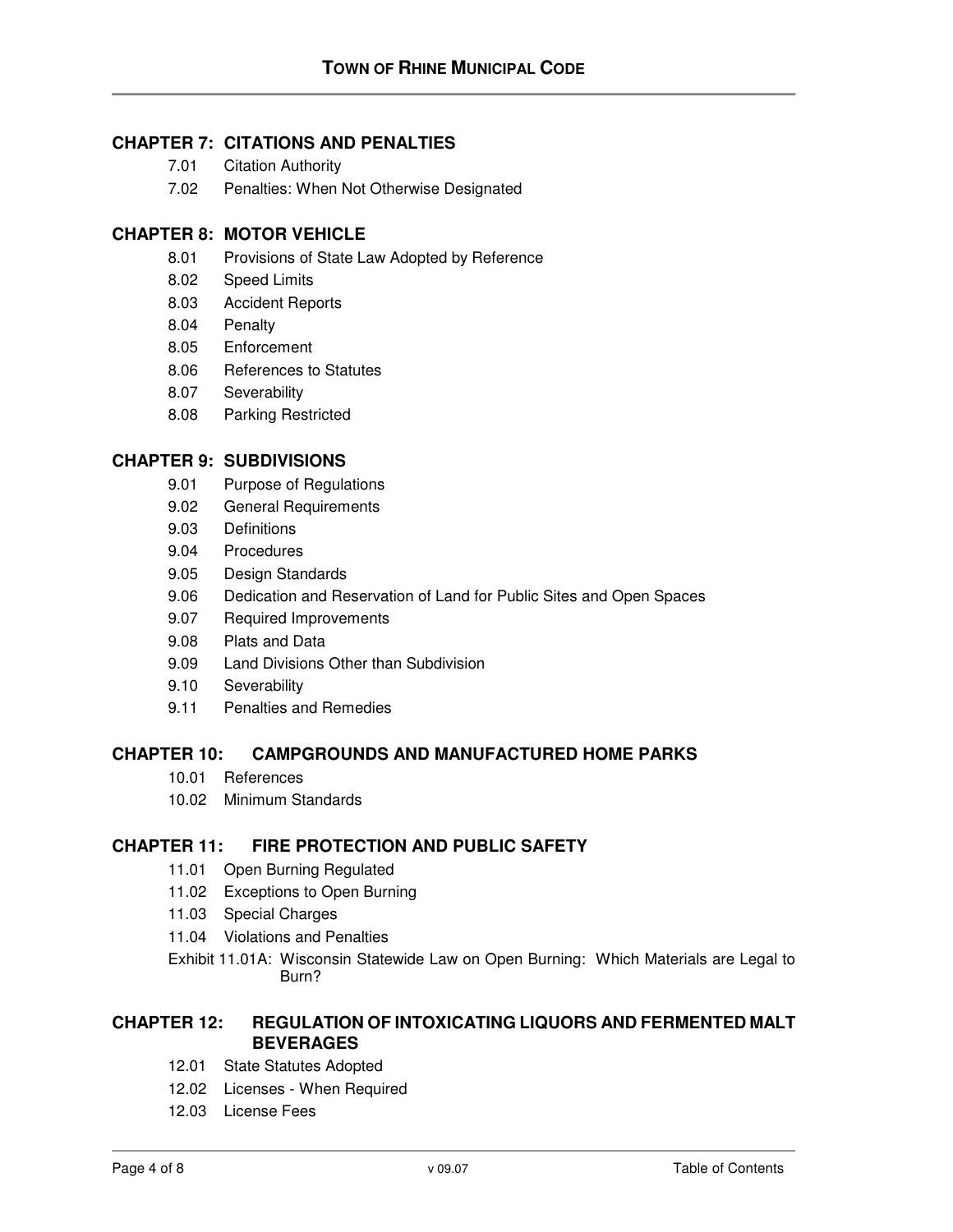- 12.04 License Restrictions
- 12.05 Search of Licensed Premises
- 12.06 Posting Licenses
- 12.07 Regulation of Licensed Premises
- 12.08 Revocation of Suspension of Licenses
- 12.09 Closing Hours
- 12.10 Quotas
- 12.11 Semi-annual Licenses

# **CHAPTER 13: BUILDING CODE**

- 13.01 Authority
- 13.02 Purpose
- 13.03 Definitions
- 13.04 Scope
- 13.05 Permit Required
- 13.06 Adoption of Codes
- 13.07 Scope of Uniform Dwelling Code Expanded
- 13.08 Building-HVAC-Electrical-Plumbing Inspector
- 13.09 Submission of Plans
- 13.10 Issuance of Permit
- 13.11 Completion Deposit Required
- 13.12 Unsafe Buildings
- 13.13 Razing and Demolition
- 13.14 Moving Buildings
- 13.15 Occupancy Permit
- 13.16 Exterior Finish Required
- 13.17 Maintenance of Yards
- 13.18 Fees
- 13.19 Violation and Penalties
- 13.20 "Stop Work" Order
- 13.21 Variance
- 13.22 Plan Examination and Approval Fees for Permits and Inspections
- 13.23 Disclaimer and Non-liability for Damages
- 13.24 Severability
- Exhibit 13A: Building Code Fee Schedule

# **CHAPTER 14: RECYCLING ORDINANCE**

- 14.01 Title
- 14.02 Purpose
- 14.03 Statutory Authority
- 14.04 Abrogation and Greater Restrictions
- 14.05 Interpretation
- 14.06 Severability
- 14.07 Applicability
- 14.08 Administration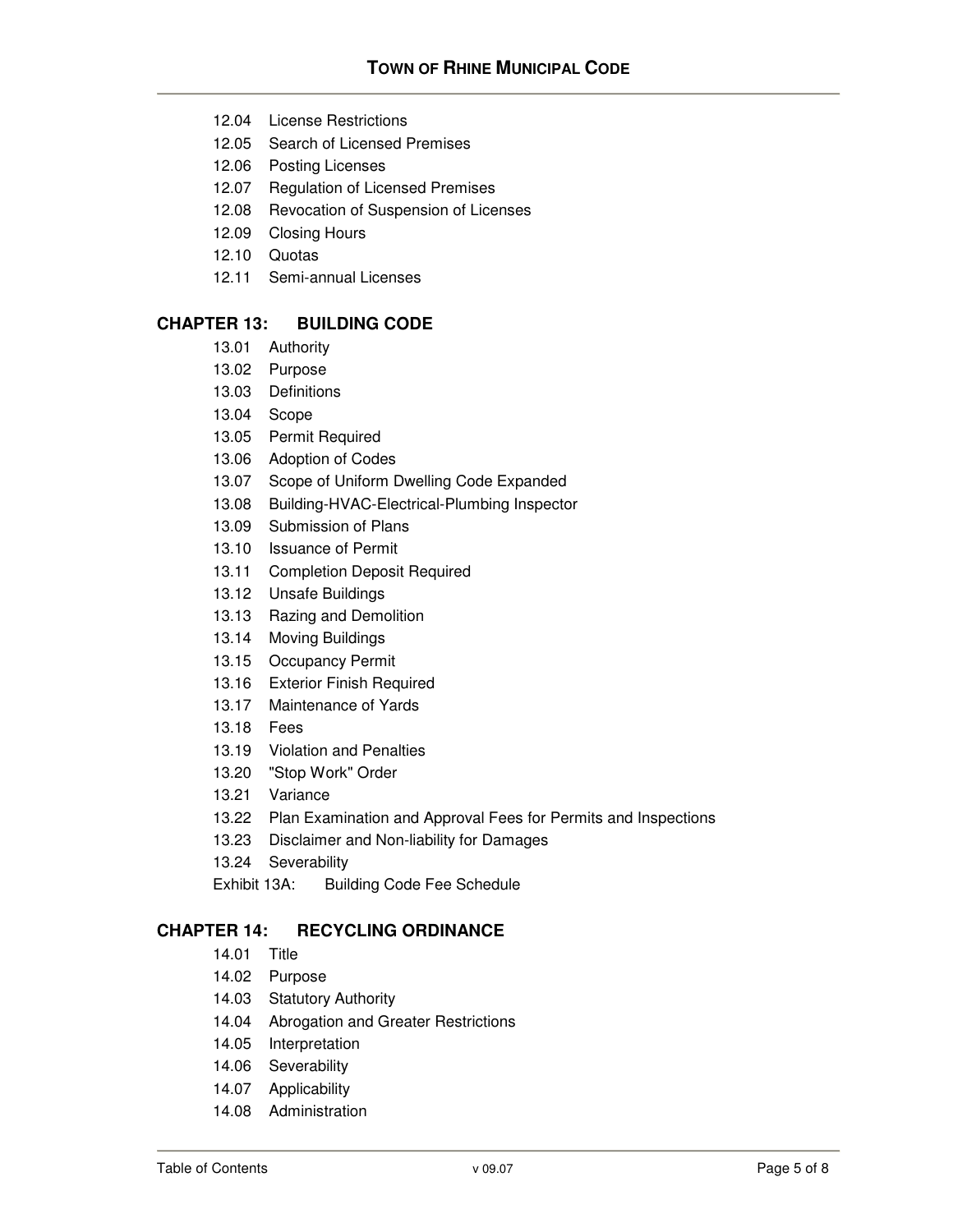- 14.09 Effective Date
- 14.10 Definitions
- 14.11 Separation of Recyclable Materials
- 14.12 Separation Requirements Exempted
- 14.13 Care of Separated Recyclable Material
- 14.14 Management of Lead Acid Batteries, Major Appliances, Waste Oil, Yard Waste and Brush
- 14.15 Preparation and Collection of Recyclable Materials
- 14.16 Responsibilities of Owners or Designated Agents of Multiple-family Dwellings
- 14.17 Responsibilities of Owners or Designated Agents of Non-residential Facilities and **Properties**
- 14.18 Prohibitions on Disposal of Recyclable Materials
- 14.19 Hauler Licensing DNR Approval
- 14.20 Processing Facilities
- 14.21 No Dumping
- 14.22 Non-disposable Materials
- 14.23 Garbage from Outside of Municipality
- 14.24 Right to Reject Materials
- 14.25 Ownership of Recyclables and Refuse
- 14.26 Exemptions
- 14.27 Collection Schedule
- 14.28 Special Materials
- 14.29 Charges
- 14.30 Enforcement

#### **CHAPTER 15: REGULATIONS ON USE OF HIGHWAY RIGHTS-OF-WAY**

- 15.01 Definitions
- 15.02 Cultivation and Landscaping
- 15.03 Alteration of Grade
- 15.04 Mailboxes, Signs, and Newspaper Boxes
- 15.05 Other Obstructions

#### **CHAPTER 16: REGULATION OF ADULT-ORIENTED ESTABLISHMENTS**

- 16.01 Definitions
- 16.02 License
- 16.03 Physical Layout and Operation
- 16.04 Location Restrictions
- 16.05 Measurement
- 16.06 Nonconforming Uses
- 16.07 Miscellaneous
- 16.08 Effective Date

#### **CHAPTER 17: TOWN OF RHINE PROPERTY**

- 17.01 Purpose
- 17.02 Applicability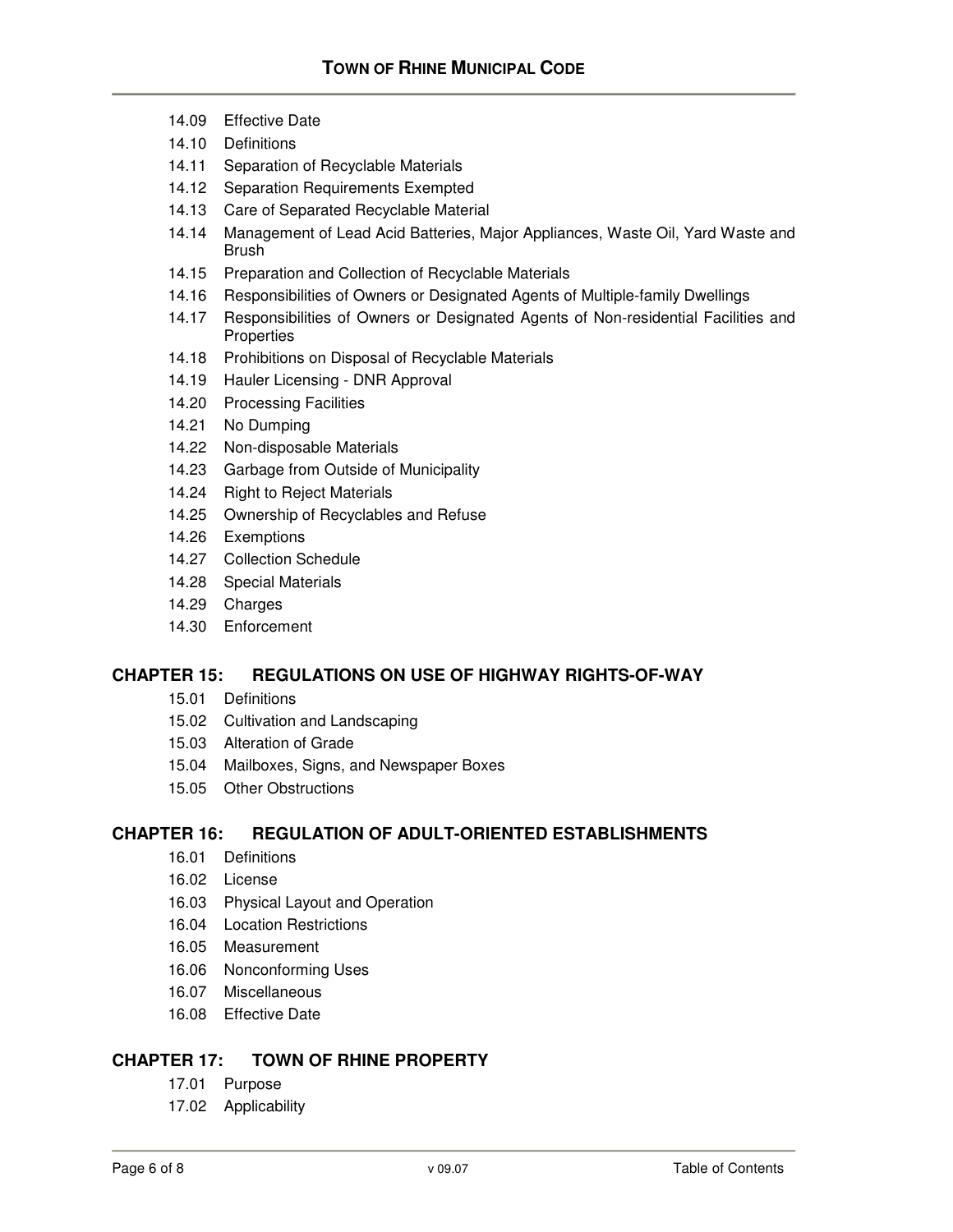- 17.03 Definitions
- 17.04 General Rules
- 17.05 Regulations for Rhine's Nature Park
- 17.06 Regulations for the Town Hall
- 17.07 Regulations for the Park Shelter
- 17.08 Regulations for the Waste Collection Site

# **CHAPTER 18: SIGN AND BILLBOARD REGULATIONS**

- 18.01 Purpose
- 18.02 Definitions
- 18.03 Permitted Signs
- 18.04 Prohibited Signs
- 18.05 Building Permit/Town Board Approval
- 18.06 Abandonment of Disrepair
- 18.07 Nonconforming Signs
- 18.08 Severability/Controlling Regulations
- 18.09 Penalties

#### **CHAPTER 19: PONDS**

- 19.01 Permit Required
- 19.02 Exceptions
- 19.03 Site Plan Required
- 19.04 Standards for Construction
- 19.05 Definitions

#### **CHAPTER 20: GATHERINGS**

- 20.01 Definitions
- 20.02 Authority and Purpose
- 20.03 License Required
- 20.04 Application; Fee; Conditions of License
- 20.05 Recovery of Expenses Incurred for Providing Extraordinary Government Services
- 20.06 Penalty
- 20.07 Exemptions
- 20.08 Denial
- 20.09 Suspension

# **CHAPTER 21: LICENSES AND PERMITS**

- 21.01 Nonpayment of Taxes, Fees, Forfeitures, or Claims
- 21.02 Identity of Interest How Determined
- 21.03 Denial of Application Right to Hearing

# **CHAPTER 22: MUNICIPAL COURT FOR THE TOWN OF RHINE AND VILLAGE OF ELKHART LAKE**

- 22.01 Municipal Court Created
- 22.02 Municipal Judge